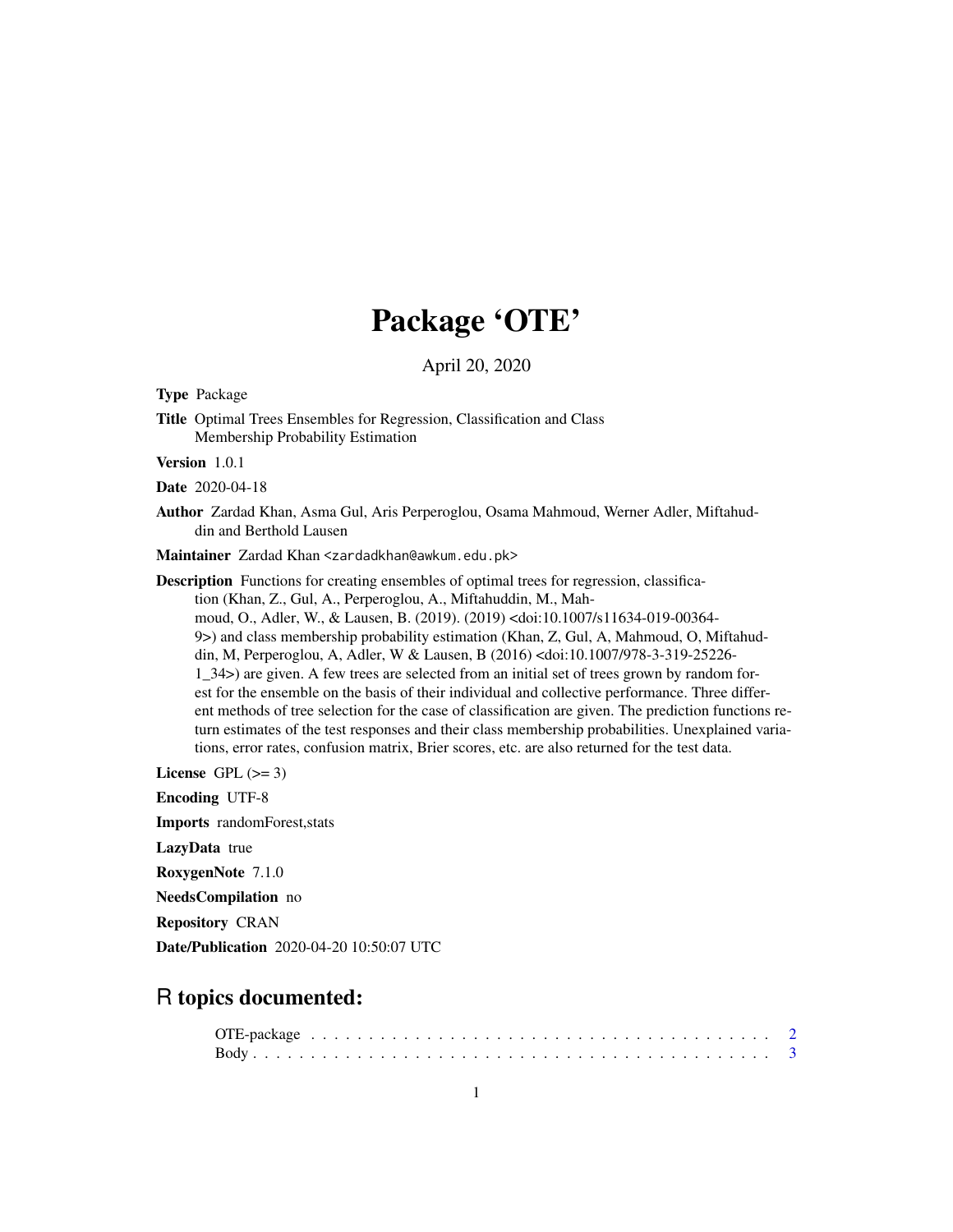# <span id="page-1-0"></span>2 OTE-package

| Index |  | 16 |
|-------|--|----|
|       |  |    |
|       |  |    |
|       |  |    |
|       |  |    |
|       |  |    |
|       |  |    |
|       |  |    |
|       |  |    |

OTE-package *Optimal Trees Ensembles for Regression, Classification and Class Membership Probability Estimation*

### Description

Functions for creating ensembles of optimal trees for regression, classification and class membership probability estimation are given. A few trees are selected from an initial set of trees grown by random forest for the ensemble on the basis of their individual and collective performance. The prediction functions return estimates of the test responses/class labels and their class membership probabilities. Unexplained variations, error rates, confusion matrix, Brier scores, etc. for the test data are also returned. Three different methods for tree selection are given for the case of classification.

# Details

| OTE.       |
|------------|
| Package    |
| 1.0.1      |
| 2020-04-18 |
| $GPL-3$    |
|            |

#### Author(s)

Zardad Khan, Asma Gul, Aris Perperoglou, Osama Mahmoud, Werner Adler, Miftahuddin and Berthold Lausen Maintainer: Zardad Khan <zardadkhan@awkum.edu.pk>

#### References

Khan, Z., Gul, A., Perperoglou, A., Miftahuddin, M., Mahmoud, O., Adler, W., & Lausen, B. (2019). Ensemble of optimal trees, random forest and random projection ensemble classification. Advances in Data Analysis and Classification, 1-20.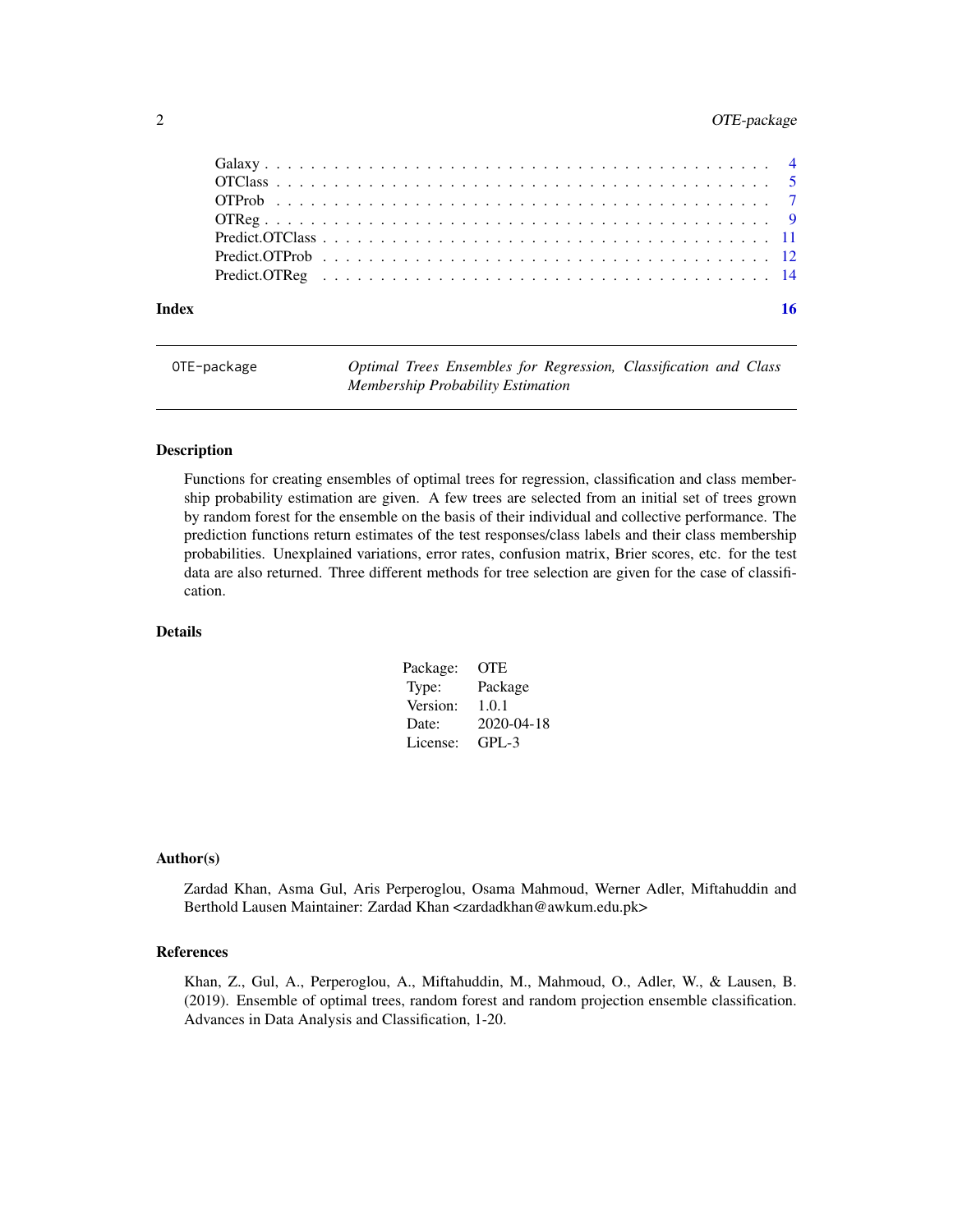#### <span id="page-2-0"></span>Description

The Body data set consists of 507 observations on 24 predictor variables including age, weight, hight and 21 body dimensions. All the 507 observations are on individuals, 247 men and 260 women, in the age of twenties and thirties with a small number of old people. The class variable is gender having two categories male and female.

#### Usage

data(Body)

#### Format

A data frame with 507 observations recorded on the following 25 variables.

Biacrom The diameter of Biacrom taken in centimeter.

Biiliac "Pelvic breadth" measured in centimeter.

Bitro Bitrochanteric whole diameter measured in centimeter.

ChestDp The depth of Chest of a person in centimeter between sternum and spine at nipple level.

ChestD The diameter of Chest of a person in centimeter at nipple level.

ElbowD The sum of diameters of two Elbows in centimeter.

WristD Sum of two Wrists diameters in centimeter.

KneeD The sum of the diameters of two Knees in centimeter.

AnkleD The sum of the diameters of two Ankles in centimeter.

ShoulderG The wideness of shoulder in centimeter.

ChestG The circumference of chest centimeter taken at nipple line for males and just above breast tissue for females.

WaistG The circumference of Waist in centimeter taken as the average of contracted and relaxed positions at the narrowest part.

AbdG Girth of Abdomin in centimeter at umbilicus and iliac crest, where iliac crest is taken as a landmark.

HipG Girth of Hip in centimeter at level of bitrochanteric diameter.

ThighG Average of left and right Thigh girths in centimeter below gluteal fold.

BicepG Average of left and right Bicep girths in centimeter.

ForearmG Average of left and right Forearm girths, extended, palm up.

KneeG Average of left and right Knees girths over patella, slightly flexed position.

CalfG Average of right and left Calf maximum girths.

AnkleG Average of right and left Ankle minimum girths.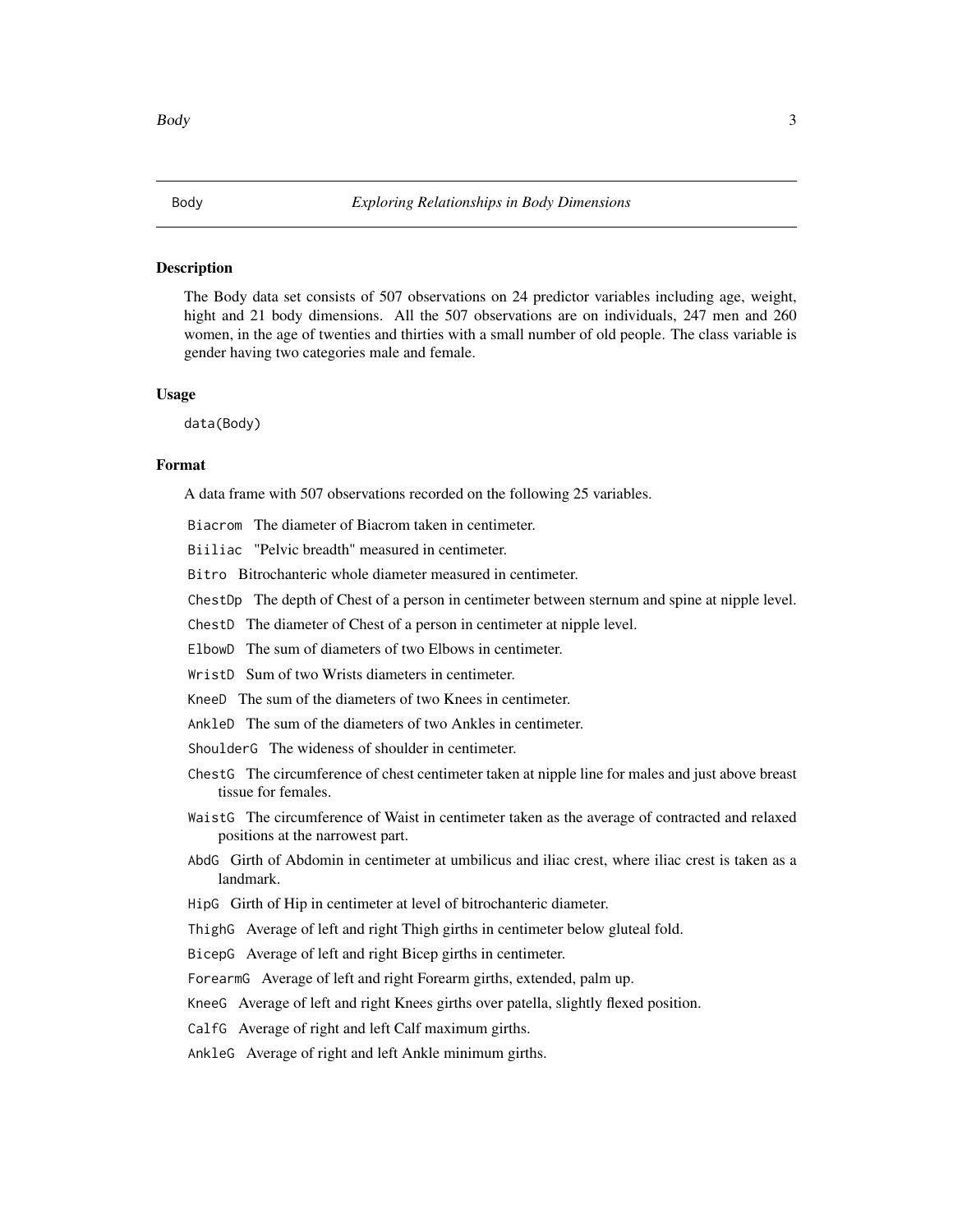<span id="page-3-0"></span>WristG Average of left and right minimum circumferences of Wrists.

Age Age in years

Weight Weight in kilogram

Height Height in centimeter

Gender Binary response with two categories; 1 - male, 0 - female

## Source

Heinz, G., Peterson, L.J., Johnson, R.W. and Kerk, C.J. (2003), "Exploring Relationships in Body Dimensions", Journal of Statistics Education , 11.

# References

Hurley, C. (2012), " gclus: Clustering Graphics", R package version 1.3.1, [https://CRAN.R-projec](https://CRAN.R-project.org/package=gclus)t. [org/package=gclus](https://CRAN.R-project.org/package=gclus).

#### Examples

data(Body) str(Body)

Galaxy *Radial Velocity of Galaxy NGC7531*

#### **Description**

This data set is a record of radial velocity of a spiral galaxy that is measured at 323 points in its covered area of the sky. The positions of the measurements, that are in the range of seven slot crossing at the origin, are denoted by 4 variables.

#### Usage

data(Galaxy)

#### Format

A data frame with 324 observations recorded on the following 5 variables.

- east.west It is the east-west coordinate where east is taken as negative, west is taken as positive and origin, (0,0), is close to the center of galaxy.
- north.south It is the north-south coordinate where south is taken as negative, north is taken as positive and origin, (0,0), is near the center of galaxy.
- angle It is the degrees of anti rotation (clockwise) from the slot horizon where the observation lies.
- radial.position It is the signed distance from the center,  $(0,0)$ , which is signed as negative if the east-west coordinate is negative.
- velocity This is the response variable denoting the radial velocity(km/sec) of the galaxy.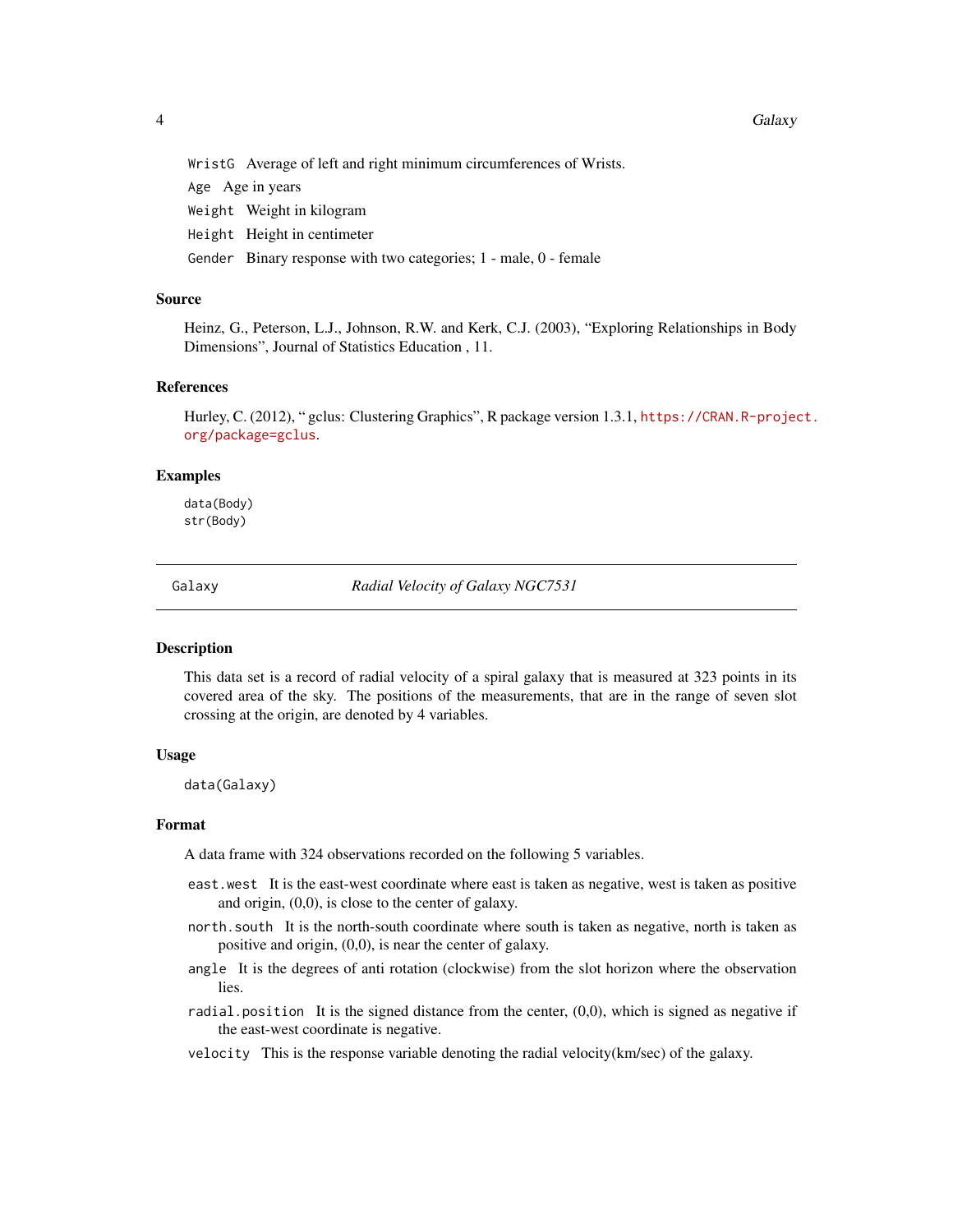#### <span id="page-4-0"></span>OTClass 5

# Source

Buta, R. (1987), "The Structure and Dynamics of Ringed Galaxies, III: Surface Photometry and Kinematics of the Ringed Nonbarred Spiral NGC7531" The Astrophysical J. Supplement Ser. 64. 1–37.

#### Examples

data(Galaxy) str(Galaxy)

<span id="page-4-1"></span>OTClass *Train the ensemble of optimal trees for classification.*

# Description

This function selects optimal trees for classification from a total of t.initial trees grown by random forest. Number of trees in the initial set, t. initial, is specified by the user. If not specified then the default  $t$ . initial = 1000 is used.

# Usage

OTClass(XTraining, YTraining, method=c("oob+independent","oob","sub-sampling"),  $p = 0.1, t.initial = NULL, nf = NULL, ns = NULL, info = TRUE)$ 

# Arguments

| XTraining | An n x d dimensional training data matrix/frame consiting of traing observation<br>where n is the number of observations and d is the number of features.                                                                                                                                                                                                                                                                                                                                                                         |
|-----------|-----------------------------------------------------------------------------------------------------------------------------------------------------------------------------------------------------------------------------------------------------------------------------------------------------------------------------------------------------------------------------------------------------------------------------------------------------------------------------------------------------------------------------------|
| YTraining | A vector of length n consisting of class labels for the training data. Should be<br>binary $(0,1)$ .                                                                                                                                                                                                                                                                                                                                                                                                                              |
| method    | Method used in the selection of optimal trees. method="oob+independent"<br>used out-of-bag observation from the bootstrap sample taken for growing the<br>individual tree for indidual tree assessment while an independent training data<br>for their collective assessement. method="oob" use the out-of-bag observations<br>both for individual and collective assessment. method="sub-sampling" uses<br>a sub-sample of the training data for individual tree assessment as well as its<br>contribution towards the ensemble. |
| p         | Percent of the best t. initial trees to be selected on the basis of performance<br>on out-of-bag observations.                                                                                                                                                                                                                                                                                                                                                                                                                    |
| t.initial | Size of the initial set of classification trees.                                                                                                                                                                                                                                                                                                                                                                                                                                                                                  |
| nf        | Number of features to be sampled for spliting the nodes of the trees. If equal to<br>NULL then the default sqrt(number of features) is executed.                                                                                                                                                                                                                                                                                                                                                                                  |
| ns        | Node size: Minimal number of samples in the nodes. If equal to NULL then the<br>default 1 is executed.                                                                                                                                                                                                                                                                                                                                                                                                                            |
| info      | If TRUE, displays processing information.                                                                                                                                                                                                                                                                                                                                                                                                                                                                                         |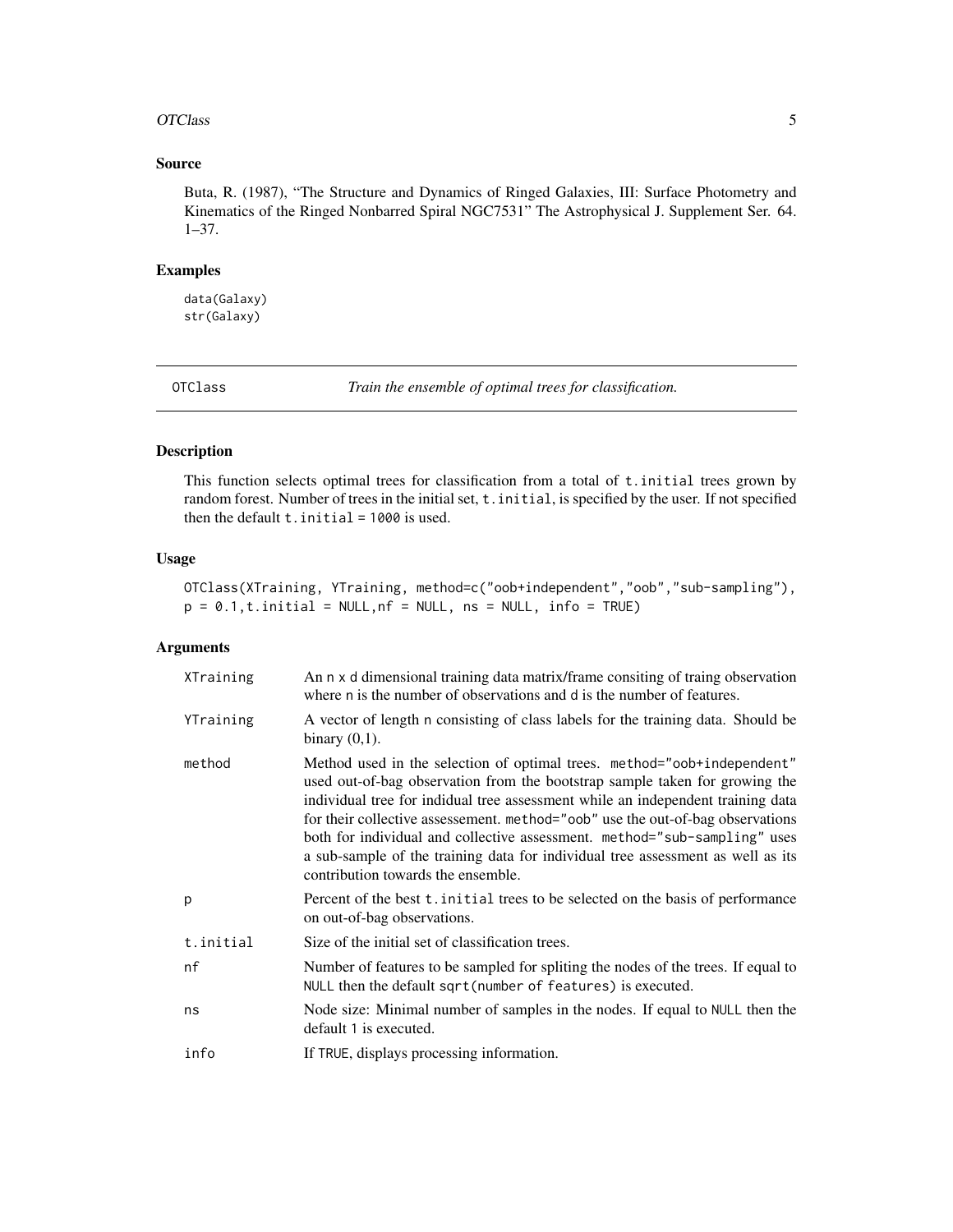# <span id="page-5-0"></span>Details

Large values are recommended for t.initial for better performance as possible under the available computational resources.

#### Value

A trained object consisting of the selected trees.

#### Note

Prior action needs to be taken in the case of missing values as the fuction can not handle them at the current version.

# Author(s)

Zardad Khan <zkhan@essex.ac.uk>

# References

Khan, Z., Gul, A., Perperoglou, A., Miftahuddin, M., Mahmoud, O., Adler, W., & Lausen, B. (2019). Ensemble of optimal trees, random forest and random projection ensemble classification. Advances in Data Analysis and Classification, 1-20.

Liaw, A. and Wiener, M. (2002) "Classification and regression by random forest" R news. 2(3). 18–22.

#### See Also

[Predict.OTClass](#page-10-1), [OTReg](#page-8-1), [OTProb](#page-6-1)

#### Examples

#load the data

data(Body) data <- Body

#Divide the data into training and test parts

```
set.seed(9123)
n <- nrow(data)
training <- sample(1:n,round(2*n/3))
testing <- (1:n)[-training]
X \leftarrow data[, 1:24]Y \leftarrow data[, 25]
```
#Train OTClass on the training data

```
Opt.Trees <- OTClass(XTraining=X[training,],YTraining = Y[training],
t.initial=200,method="oob+independent")
```
#Predict on test data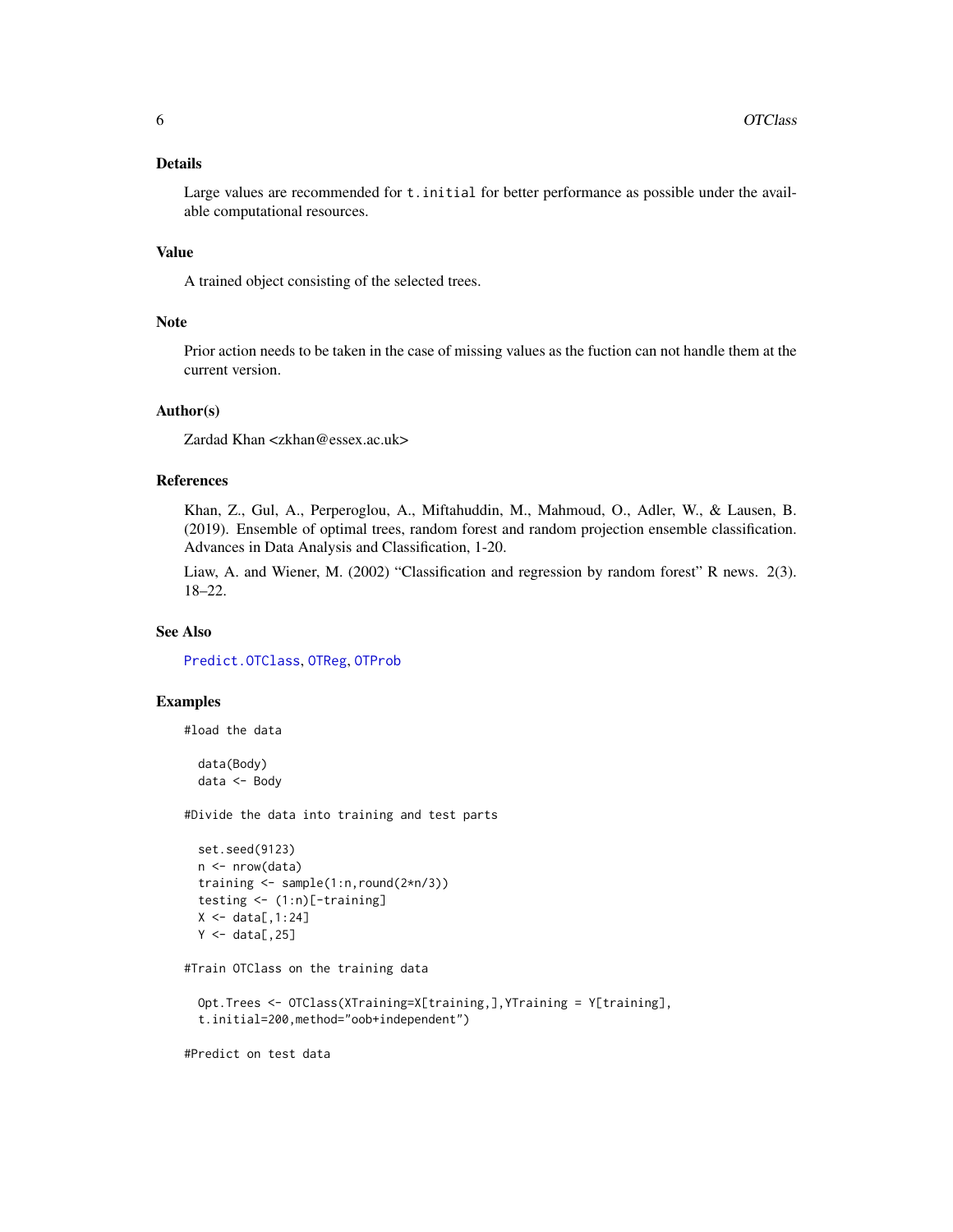## <span id="page-6-0"></span>OTProb 7

Prediction <- Predict.OTClass(Opt.Trees, X[testing,],YTesting=Y[testing])

#Objects returned

names(Prediction) Prediction\$Confusion.Matrix Prediction\$Predicted.Class.Labels

<span id="page-6-1"></span>OTProb *Train the ensemble of optimal trees for class membership probability estimation.*

# Description

This function selects optimal trees for class membership probability estimation from a total of t.initial trees grown by random forest. Number of trees in the initial set, t.initial, is specified by the user. If not specified then the default t.initial = 1000 is used.

#### Usage

OTProb(XTraining, YTraining,  $p = 0.2$ , t.initial = NULL, nf = NULL, ns = NULL, info = TRUE)

#### Arguments

| XTraining | An n x d dimensional training data matrix/frame consiting of traing observation<br>where n is the number of observations and d is the number of features. |
|-----------|-----------------------------------------------------------------------------------------------------------------------------------------------------------|
| YTraining | A vector of length n consisting of class labels for the training data. Should be<br>binary $(0,1)$ .                                                      |
| p         | Percent of the best t. initial trees to be selected on the basis of performance<br>on out-of-bag observations.                                            |
| t.initial | Size of the initial set of probability estimation trees.                                                                                                  |
| nf        | Number of features to be sampled for spliting the nodes of the trees. If equal to<br>NULL then the default sqrt(number of features) is executed.          |
| ns        | Node size: Minimal number of samples in the nodes. If equal to NULL then the<br>default 5 is executed.                                                    |
| info      | If TRUE, displays processing information.                                                                                                                 |

# Details

Large values are recommended for t. initial for better performance as possible under the available computational resources.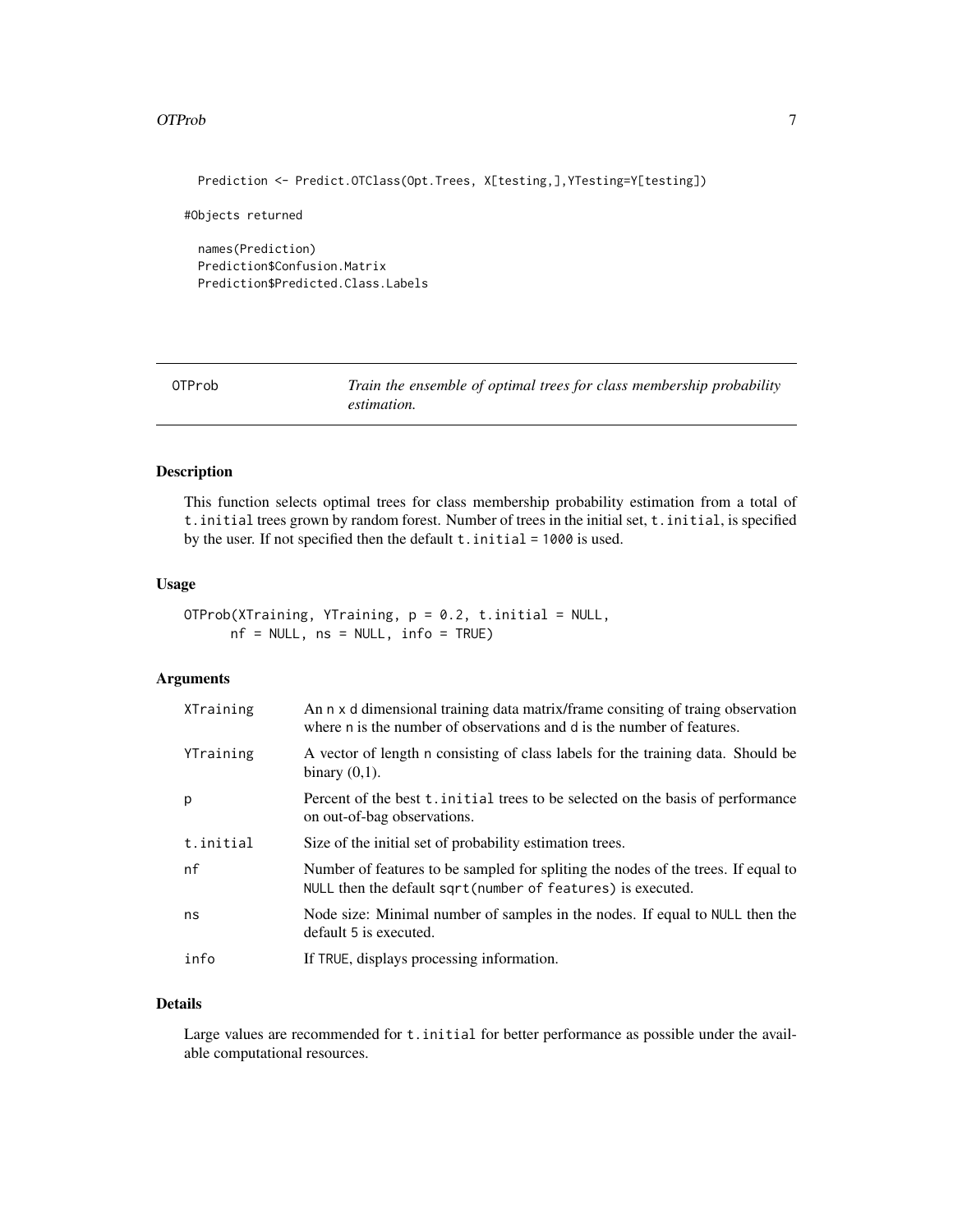# <span id="page-7-0"></span>Value

A trained object consisting of the selected trees.

#### Note

Prior action needs to be taken in case of missing values as the fuction can not handle them at the current version.

#### Author(s)

Zardad Khan <zkhan@essex.ac.uk>

#### References

Khan, Z., Gul, A., Perperoglou, A., Miftahuddin, M., Mahmoud, O., Adler, W., & Lausen, B. (2019). Ensemble of optimal trees, random forest and random projection ensemble classification. Advances in Data Analysis and Classification, 1-20.

Liaw, A. and Wiener, M. (2002) "Classification and regression by random forest" R news. 2(3). 18–22.

#### See Also

[Predict.OTProb](#page-11-1), [OTReg](#page-8-1), [OTClass](#page-4-1)

# Examples

#load the data

```
data(Body)
data <- Body
```
#Divide the data into training and test parts

```
set.seed(9123)
n <- nrow(data)
training <- sample(1:n,round(2*n/3))
testing <- (1:n)[-training]
X \leftarrow \text{data}[, 1:24]Y \leftarrow data[, 25]
```
#Train OTClass on the training data

```
Opt.Trees <- OTProb(XTraining=X[training,],YTraining = Y[training],t.initial=200)
```

```
#Predict on test data
```

```
Prediction <- Predict.OTProb(Opt.Trees, X[testing,],YTesting=Y[testing])
```
#Objects returned

names(Prediction)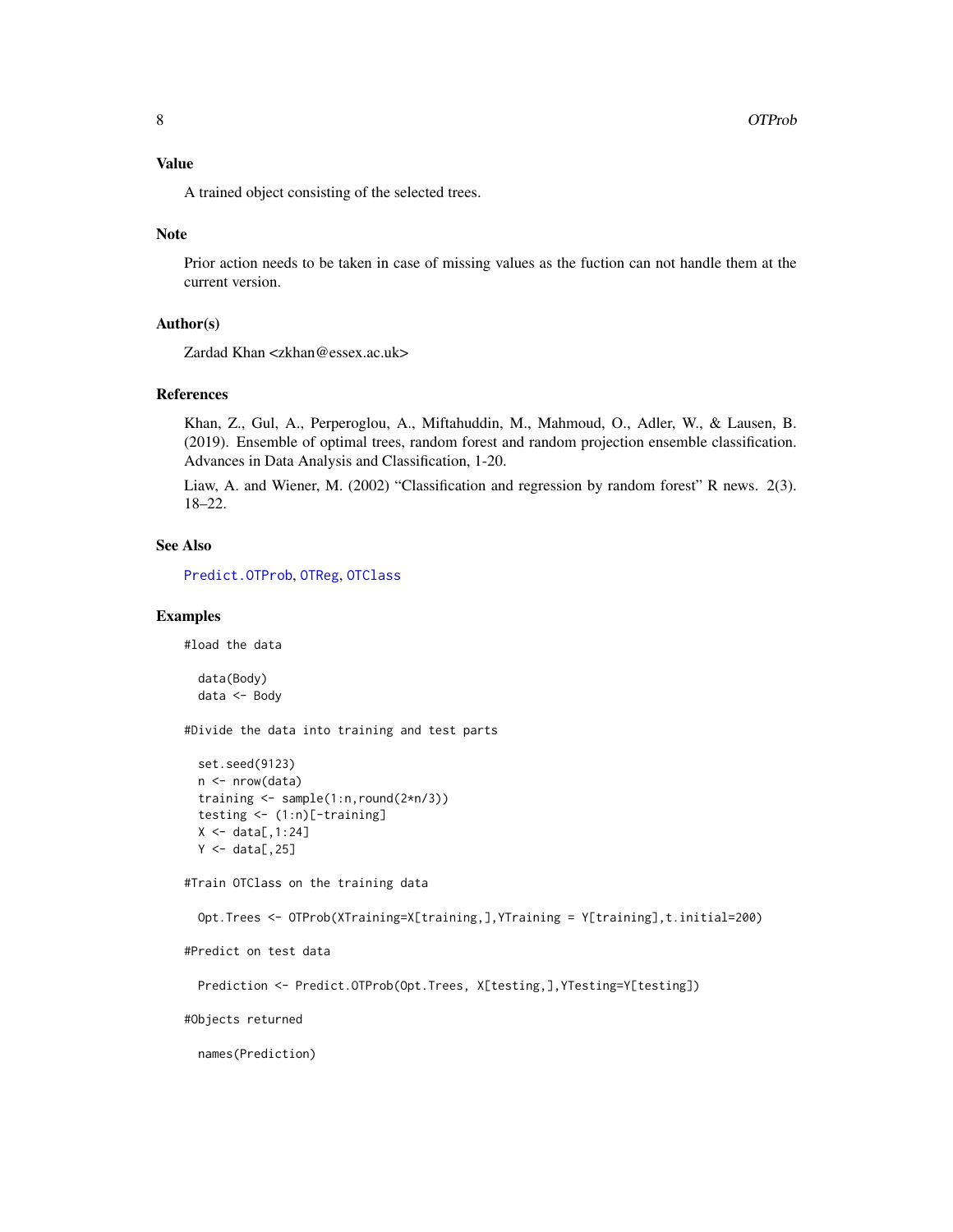#### <span id="page-8-0"></span>OTReg 99

Prediction\$Brier.Score Prediction\$Estimated.Probabilities

<span id="page-8-1"></span>OTReg *Train the ensemble of optimal trees for regression.*

# Description

This function selects optimal trees for regression from a total of t.initial trees grown by random forest. Number of trees in the initial set, t.initial, is specified by the user. If not specified then the default  $t$ . initial = 1000 is used.

# Usage

OTReg(XTraining, YTraining,  $p = 0.2$ , t.initial = NULL, nf = NULL, ns = NULL, info = TRUE)

## Arguments

| XTraining | An n x d dimensional training data matrix/frame consiting of traing observation<br>where n is the number of observations and d is the number of features. |
|-----------|-----------------------------------------------------------------------------------------------------------------------------------------------------------|
| YTraining | A vector of length n consisting of the values of the continuous response variable<br>for the training data.                                               |
| p         | Percent of the best t. initial trees to be selected on the basis of performance<br>on out-of-bag observations.                                            |
| t.initial | Size of the initial set of regression trees.                                                                                                              |
| nf        | Number of features to be sampled for spliting the nodes of the trees. If equal to<br>NULL then the default sqrt(number of features) is executed.          |
| ns        | Node size: Minimal number of samples in the nodes. If equal to NULL then the<br>default 5 is executed.                                                    |
| info      | If TRUE, displays processing information.                                                                                                                 |
|           |                                                                                                                                                           |

## Details

Large values are recommended for  $t$ . initial for better performance as possible under the available computational resources.

# Value

A trained object consisting of the selected trees for regression.

#### Note

Prior action needs to be taken in case of missing values as the fuction can not handle them at the current version.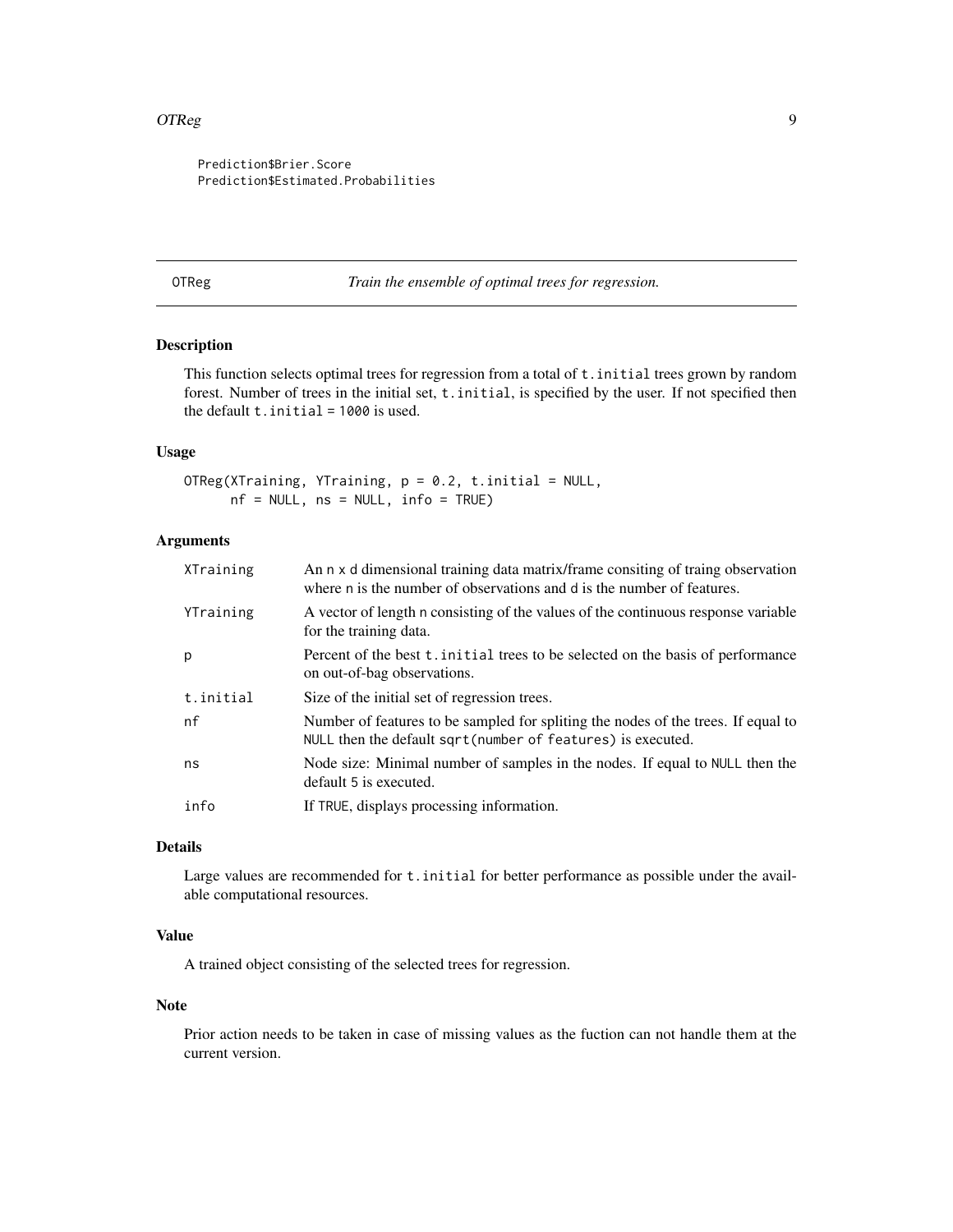#### <span id="page-9-0"></span>Author(s)

Zardad Khan <zkhan@essex.ac.uk>

#### References

Khan, Z., Gul, A., Perperoglou, A., Miftahuddin, M., Mahmoud, O., Adler, W., & Lausen, B. (2019). Ensemble of optimal trees, random forest and random projection ensemble classification. Advances in Data Analysis and Classification, 1-20.

Liaw, A. and Wiener, M. (2002) "Classification and regression by random forest" R news. 2(3). 18–22.

# See Also

[Predict.OTReg](#page-13-1), [OTProb](#page-6-1), [OTClass](#page-4-1)

#### Examples

# Load the data

data(Galaxy) data <- Galaxy

#Divide the data into training and test parts

```
set.seed(9123)
n <- nrow(data)
training <- sample(1:n,round(2*n/3))
testing <- (1:n)[-training]
X \leftarrow data[, 1:4]Y \leftarrow data[, 5]
```
#Train OTReg on the training data

Opt.Trees <- OTReg(XTraining=X[training,],YTraining = Y[training],t.initial=200)

#Predict on test data

Prediction <- Predict.OTReg(Opt.Trees, X[testing,],YTesting=Y[testing])

#Objects returned

names(Prediction) Prediction\$Unexp.Variations Prediction\$Pr.Values Prediction\$Trees.Used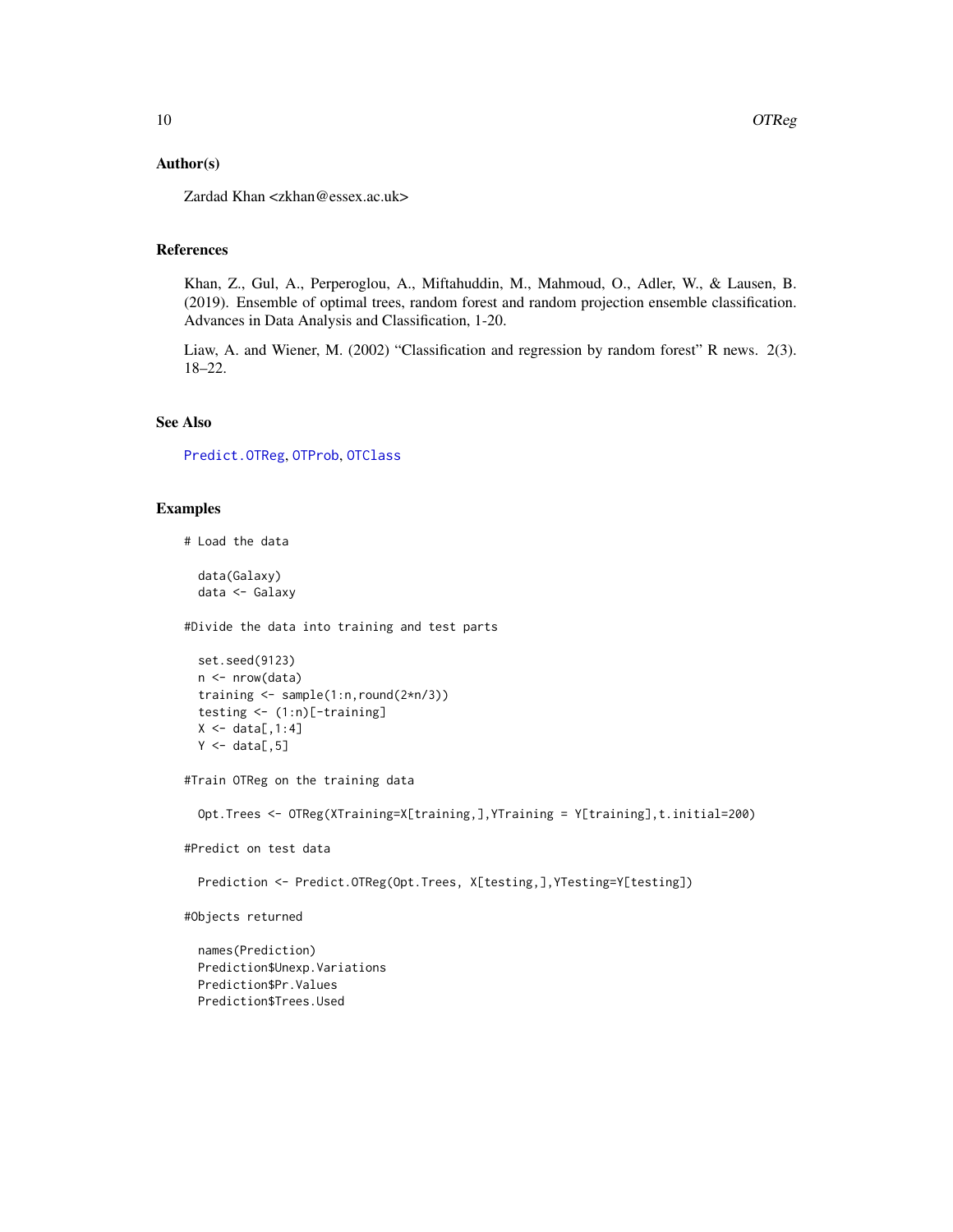<span id="page-10-1"></span><span id="page-10-0"></span>Predict.OTClass *Prediction function for the object returned by* OTClass

# Description

This function provides prediction for test data on the trained OTClass object for classification.

# Usage

Predict.OTClass(Opt.Trees, XTesting, YTesting)

# Arguments

| Opt.Trees | An object of class OptTreesEns.                                                                                                                          |
|-----------|----------------------------------------------------------------------------------------------------------------------------------------------------------|
| XTesting  | An m x d dimensional training data matrix/frame consiting of test observations<br>where m is the number of observations and d is the number of features. |
| YTesting  | Optional. A vector of length m consisting of class labels for the test data. Should<br>be binary $(0,1)$ .                                               |

# Value

A list with values

| Error.Rate       | Error rate of the clssifier for the observations in XTesting.                                      |
|------------------|----------------------------------------------------------------------------------------------------|
| Confusion.Matrix |                                                                                                    |
|                  | Confusion matrix based on the estimated class labels and the true class labels.                    |
| Estimated.Class  |                                                                                                    |
|                  | A vector of length m consisting of the estimated class labels for the observations<br>in XTesting. |

# Author(s)

Zardad Khan <zkhan@essex.ac.uk>

# References

Khan, Z., Gul, A., Perperoglou, A., Miftahuddin, M., Mahmoud, O., Adler, W., & Lausen, B. (2019). Ensemble of optimal trees, random forest and random projection ensemble classification. Advances in Data Analysis and Classification, 1-20.

Liaw, A. and Wiener, M. (2002) "Classification and regression by random forest" R news. 2(3). 18–22.

# See Also

[OTClass](#page-4-1), [OTReg](#page-8-1), [OTProb](#page-6-1)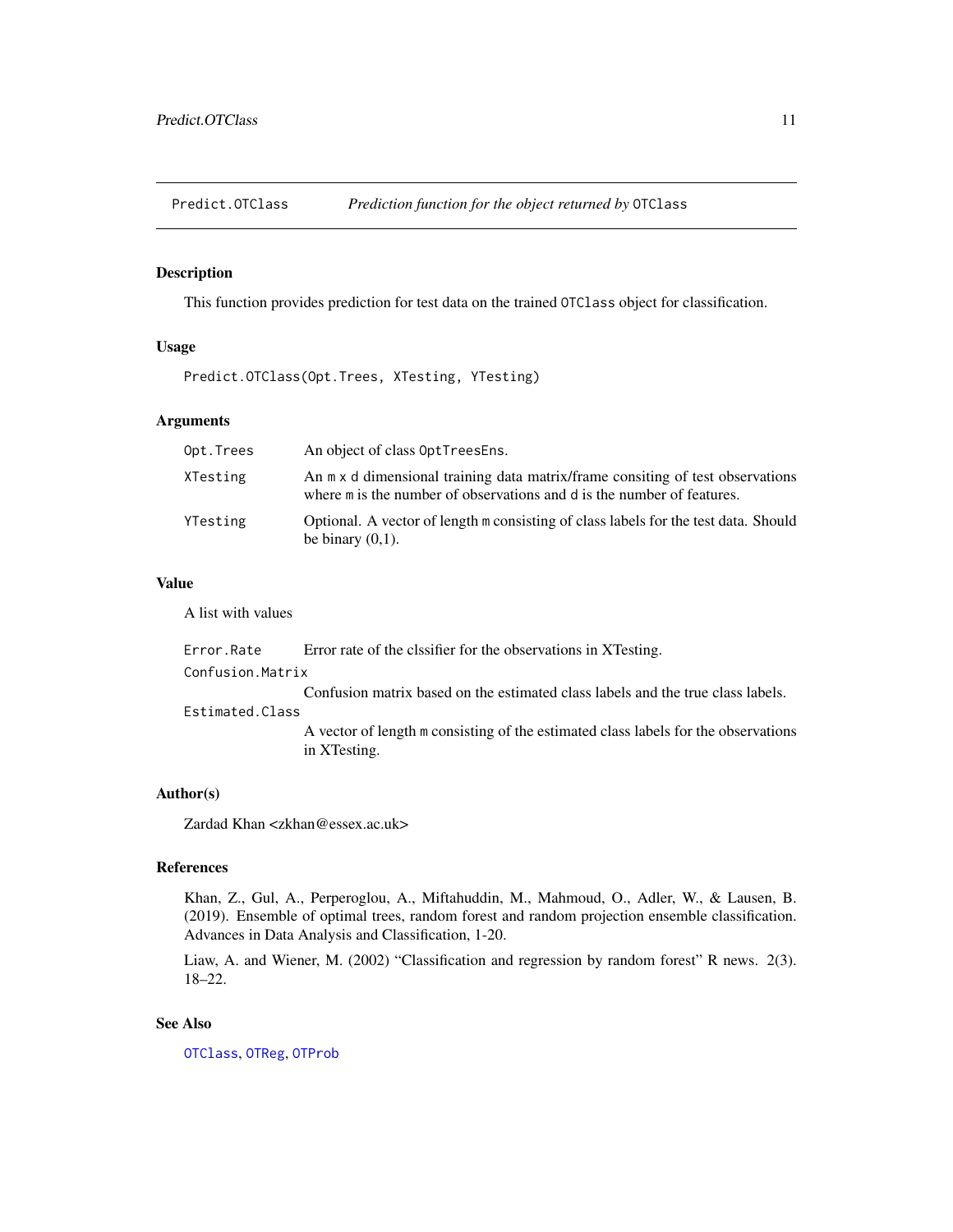# Examples

```
#load the data
 data(Body)
 data <- Body
#Divide the data into training and test parts
 set.seed(9123)
 n <- nrow(data)
 training <- sample(1:n,round(2*n/3))
 testing <- (1:n)[-training]
 X \leftarrow data[, 1:24]Y \leftarrow data[, 25]#Train OTClass on the training data
 Opt.Trees <- OTClass(XTraining=X[training,],YTraining = Y[training],
 t.initial=200, method="oob+independent")
#Predict on test data
 Prediction <- Predict.OTClass(Opt.Trees, X[testing,],YTesting=Y[testing])
#Objects returned
 names(Prediction)
 Prediction$Confusion.Matrix
 Prediction$Predicted.Class.Labels
```
<span id="page-11-1"></span>Predict.OTProb *Prediction function for the object returned by* OTProb

#### Description

This function provides prediction for test data on the trained OTProb object for class membership probability estimation.

# Usage

```
Predict.OTProb(Opt.Trees, XTesting, YTesting)
```
## Arguments

| Opt.Trees | An object of class OptTreesEns.                                                                                                                          |
|-----------|----------------------------------------------------------------------------------------------------------------------------------------------------------|
| XTesting  | An m x d dimensional training data matrix/frame consiting of test observations<br>where m is the number of observations and d is the number of features. |
| YTesting  | Optional. A vector of length m consisting of class labels for the test data. Should<br>be binary $(0,1)$ .                                               |

<span id="page-11-0"></span>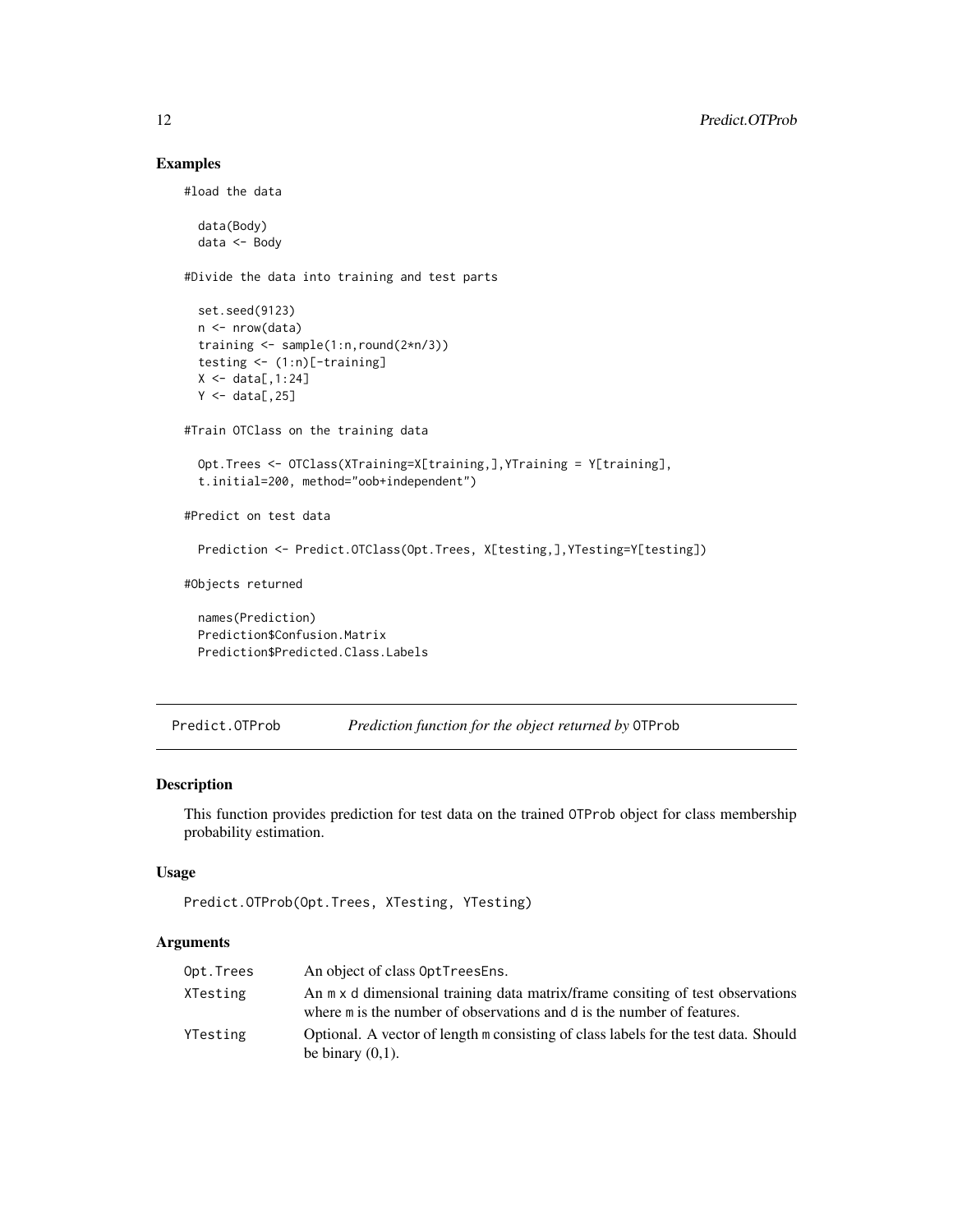# <span id="page-12-0"></span>Predict.OTProb 13

# Value

A list with values

Brier.Score Brier Score based on the estimated probabilities and true class label in YTesting. Estimated.Probabilities

> A vector of length m consisting of the estimated class membership probabilities for the observation in XTesting

# Author(s)

Zardad Khan <zkhan@essex.ac.uk>

# References

Khan, Z., Gul, A., Perperoglou, A., Miftahuddin, M., Mahmoud, O., Adler, W., & Lausen, B. (2019). Ensemble of optimal trees, random forest and random projection ensemble classification. Advances in Data Analysis and Classification, 1-20.

Liaw, A. and Wiener, M. (2002) "Classification and regression by random forest" R news. 2(3). 18–22.

# See Also

[OTProb](#page-6-1).

# Examples

#load the data

```
data(Body)
data <- Body
```
#Divide the data into training and test parts

```
set.seed(9123)
n <- nrow(data)
training <- sample(1:n,round(2*n/3))
testing <- (1:n)[-training]
X \leftarrow \text{data}[, 1:24]Y \leftarrow data[, 25]
```
#Train OTClass on the training data

```
Opt.Trees <- OTProb(XTraining=X[training,],YTraining = Y[training],t.initial=200)
```

```
#Predict on test data
```

```
Prediction <- Predict.OTProb(Opt.Trees, X[testing,],YTesting=Y[testing])
```
#Objects returned

names(Prediction)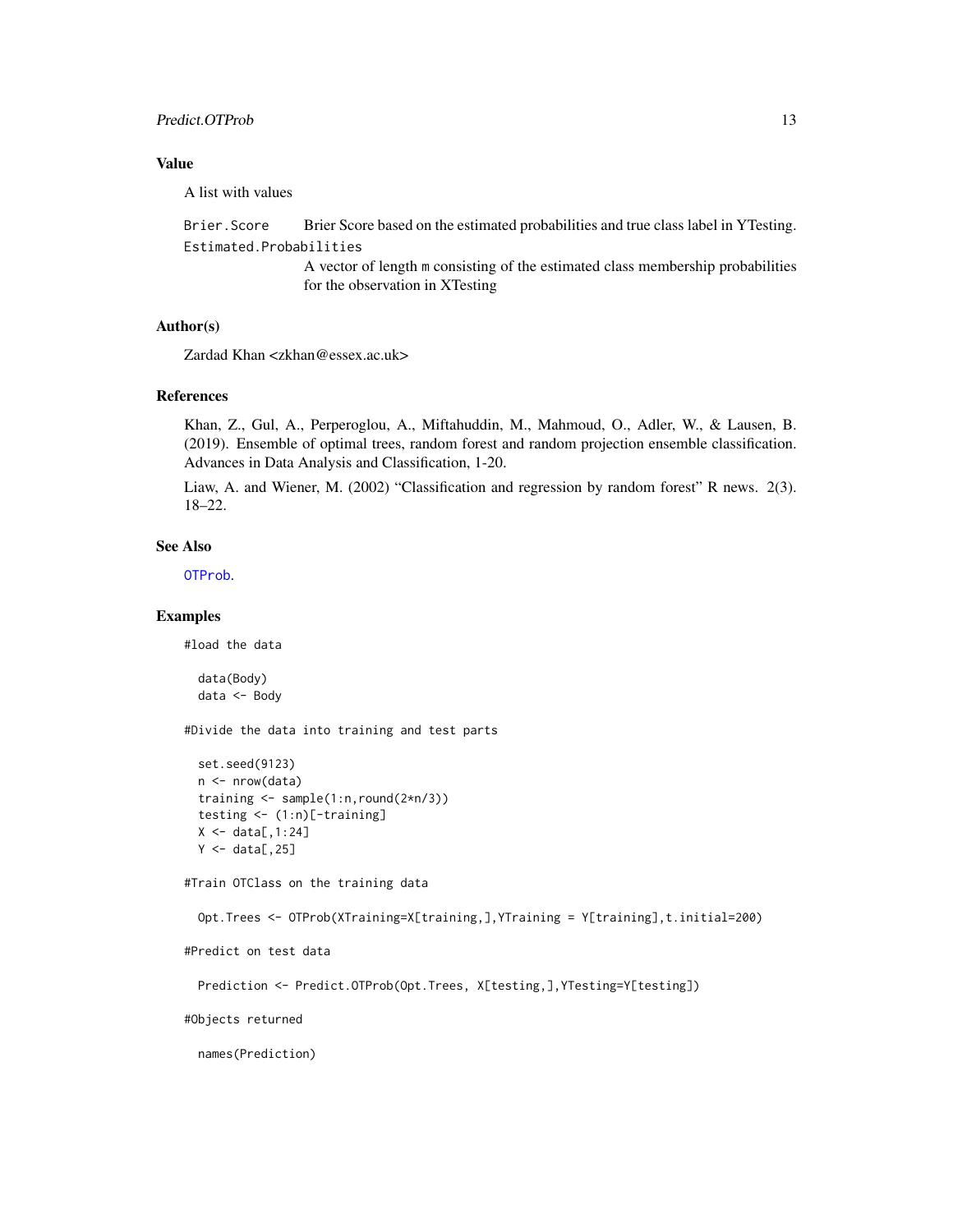<span id="page-13-0"></span>Prediction\$Brier.Score Prediction\$Estimated.Probabilities

<span id="page-13-1"></span>Predict.OTReg *Prediction function for the object returned by* OTReg

# Description

This function provides prediction for test data on the trained OTReg object for the continuous response variable.

### Usage

Predict.OTReg(Opt.Trees, XTesting, YTesting)

#### Arguments

| Opt.Trees | An object of class OptTreesEns.                                                                                                                              |
|-----------|--------------------------------------------------------------------------------------------------------------------------------------------------------------|
| XTesting  | An m x d dimensional training data matrix/frame consiting of test observations<br>where $m$ is the number of observations and $d$ is the number of features. |
| YTesting  | Optional. A vector of length m consisting of the values of the continuous re-<br>sponse variable for the test data.                                          |

# Value

| A list with values |                                                                                                        |
|--------------------|--------------------------------------------------------------------------------------------------------|
| Unexp. Variations  |                                                                                                        |
|                    | Unexplained variations based on estimated response and given response.                                 |
| Pr.Values          | A vector of length m consisting of the estimated values for the response observa-<br>tions in XTesting |

## Author(s)

Zardad Khan <zkhan@essex.ac.uk>

#### References

Khan, Z., Gul, A., Perperoglou, A., Miftahuddin, M., Mahmoud, O., Adler, W., & Lausen, B. (2019). Ensemble of optimal trees, random forest and random projection ensemble classification. Advances in Data Analysis and Classification, 1-20.

Liaw, A. and Wiener, M. (2002) "Classification and regression by random forest" R news. 2(3). 18–22.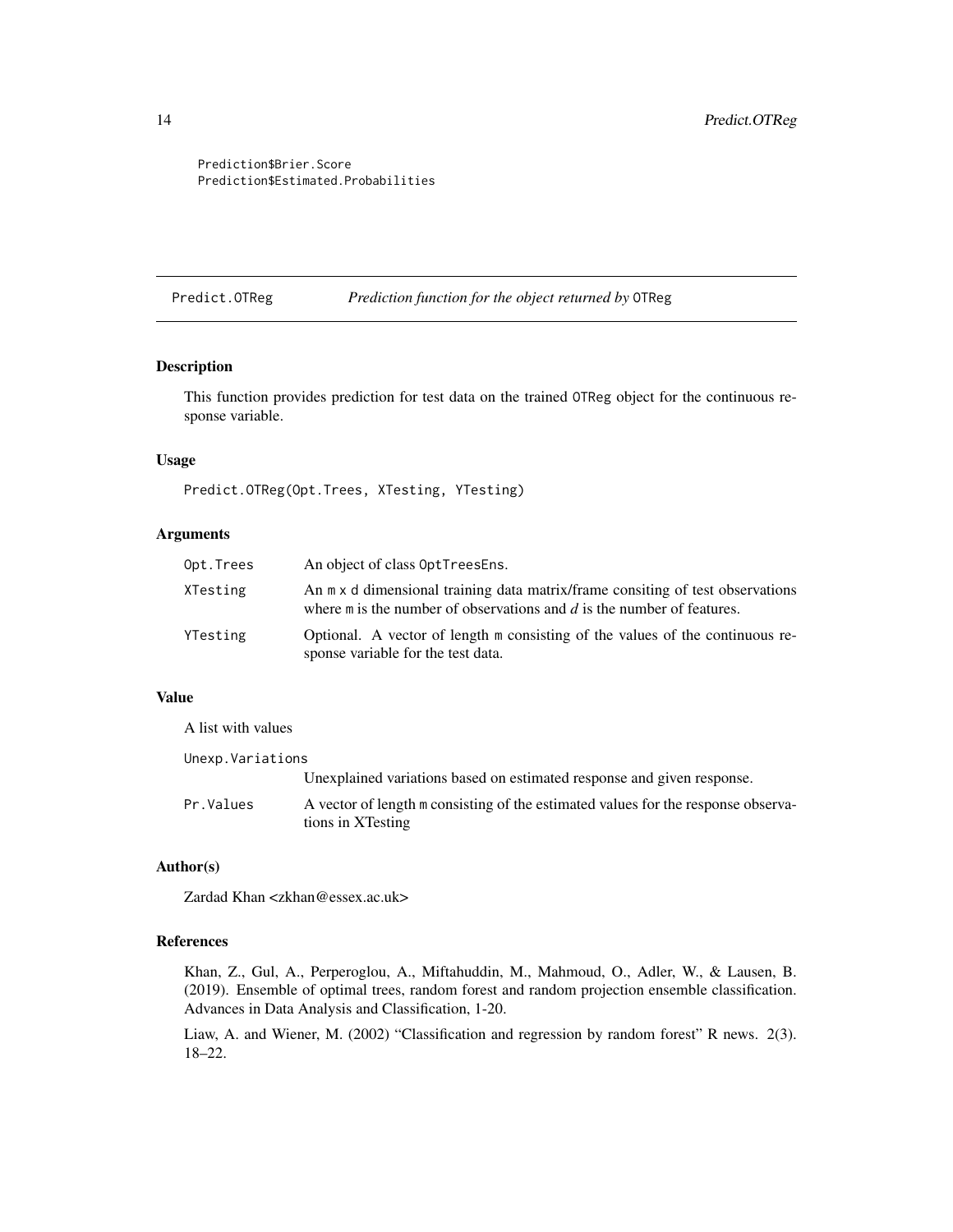# <span id="page-14-0"></span>Predict.OTReg 15

# See Also

[OTProb](#page-6-1), [OTReg](#page-8-1), [OTClass](#page-4-1)

# Examples

```
# Load the data
```
data(Galaxy) data <- Galaxy

#Divide the data into training and test parts

```
set.seed(9123)
n <- nrow(data)
training <- sample(1:n,round(2*n/3))
testing <- (1:n)[-training]
X \leftarrow data[, 1:4]Y \leftarrow data[, 5]
```
#Train oTReg on the training data

Opt.Trees <- OTReg(XTraining=X[training,],YTraining = Y[training],t.initial=200)

#Predict on test data

Prediction <- Predict.OTReg(Opt.Trees, X[testing,],YTesting=Y[testing])

#Objects returned

names(Prediction) Prediction\$Unexp.Variations Prediction\$Pr.Values Prediction\$Trees.Used